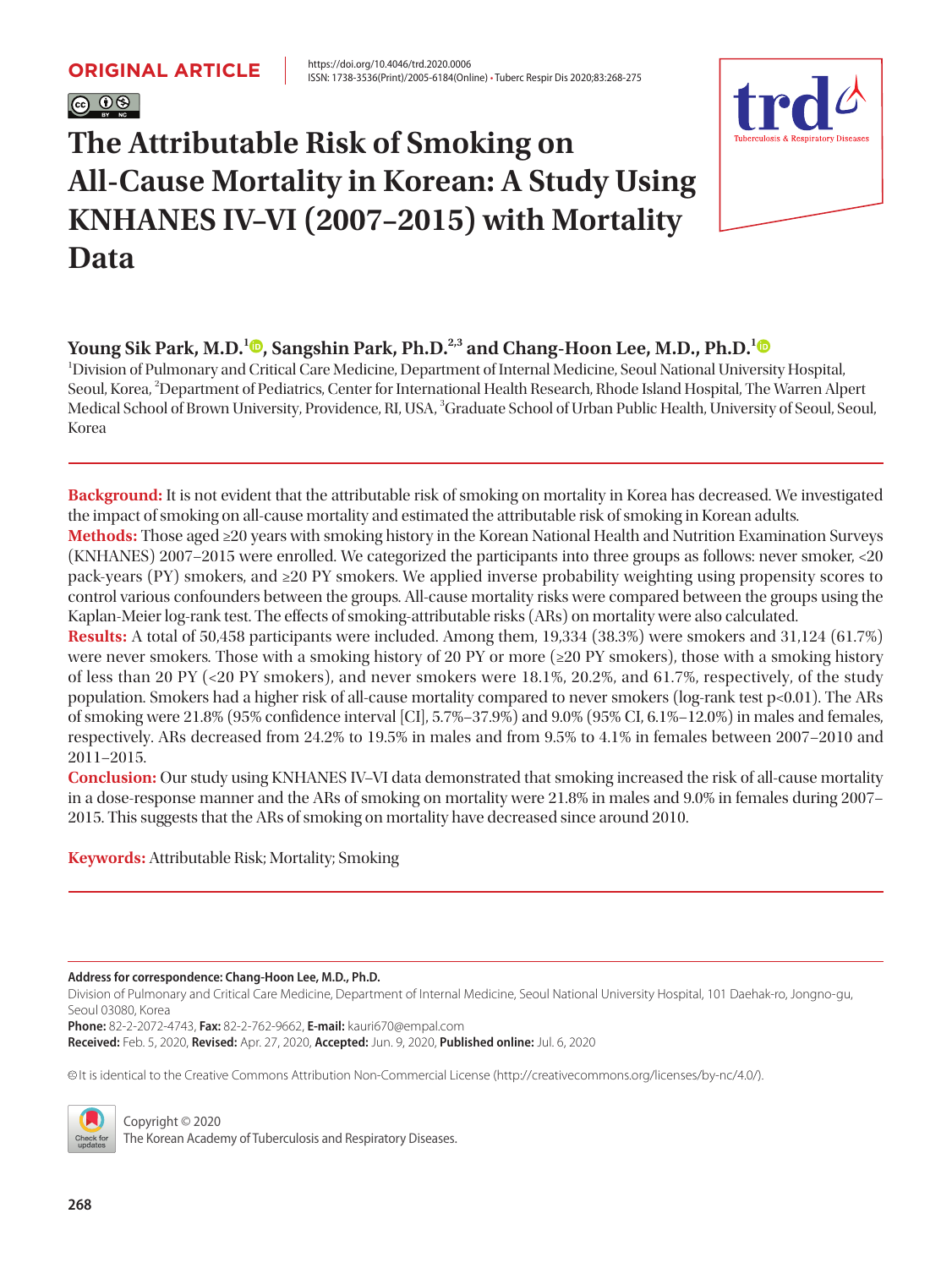### **Introduction**

Smoking is the single most dangerous risk factor for major diseases, such as cancer, cardiovascular disease, and respiratory disease<sup>1</sup>. Globally, the prevalence of daily smoking was decreasing from 1990 to 2015 and that was estimated as  $25.0\%$  for male and  $5.4\%$  for female in  $2015^2$ . But attributable risk (AR) of smoking on mortality was estimated to contribute 11.5% (6.4 million) of deaths worldwide in 2015<sup>2</sup>.

The smoking rate of Korean adult male peaked at 79.3% in 1980 and have fallen during four decades<sup>3</sup>. In 1985, the estimated ARs of smoking on mortality was calculated as 16.6% for male and 3.51% for female adults<sup>4</sup>. The Korean government has continuously promoted smoking cessation policies and extended smoking ban in both workplace and public facilities, and the smoking rate has been decreased. However, it was not evident that the smoking-AR of mortality was reduced during the periods. The smoking-attributable mortality were 30.8% of male and 5.7% of female in 2003, and 34.7% of male and 7.2% of female in 2012, respectively. Currently, smoking rates are still higher than the global average: 37.7% and 3.5% for male and female in  $2018^5$ . In the context of previously high burden and decreasing trend of smoking rate, it is necessary to identify recent attributable mortality rates of smoking over time using nationwide data. Therefore, we will present the updated AR of smoking on mortality using the Korean National Health and Nutrition Examination Survey (KNHANES) data.

### **Materials and Methods**

#### **1. Study population**

KNHANES is a nationwide representative study to evaluate the health and nutritional status of Koreans $67$ . These ano-

nymized data contain demographic data, smoking history, health-related information, comorbidities, physical exams, and laboratory findings. Recently the Korea Centers for Disease Control and Prevention added mortality information to KNHANES IV–VI data and distributed for pilot studies, and we applied the merged data to conduct this study. Eligibility of this study includes those aged 20 or more who adequately responded to a smoking-related questionnaire of KNHANES. Information about all-cause mortality was tracked from 2007 to 2017. Ethical approval of this study was waived (IRB No. 2001-114-1096) and informed consent was waived from the institutional review board of Seoul National University Hospital.

#### **2. Definition of smoking exposure**

Smoking history was collected based on self-reported questionnaires. Smokers are defined as those who have smoked more than 100 cigarettes in their lifetime. Never smokers are defined as those who have smoked less than 100 cigarettes in their lifetime. Smoking pack-years (PY) was calculated by smoking duration (year) and smoking dose (daily average). We divided participants into three groups as follows: never smokers, those with a smoking history of less than 20 PY (<20 PY smokers) and those with a smoking history of 20 PY or more (≥20 PY smokers), considering the mean values of PY of total participants were 19.86.

#### **3. Definition of comorbidities**

Diabetes was defined if one or more of the following were satisfied: (1) diagnosed by a doctor, (2) fasting glucose  $\geq 126$ mg/dL, (3) under treatment for diabetes. Metabolic syndrome was defined the using modified National Cholesterol Education Program, Adult Treatment Panel III, and the International



Figure 1. Flowchart for including study participants. KNHANES: Korean National Health and Nutrition Examination Surveys; PY: pack-years.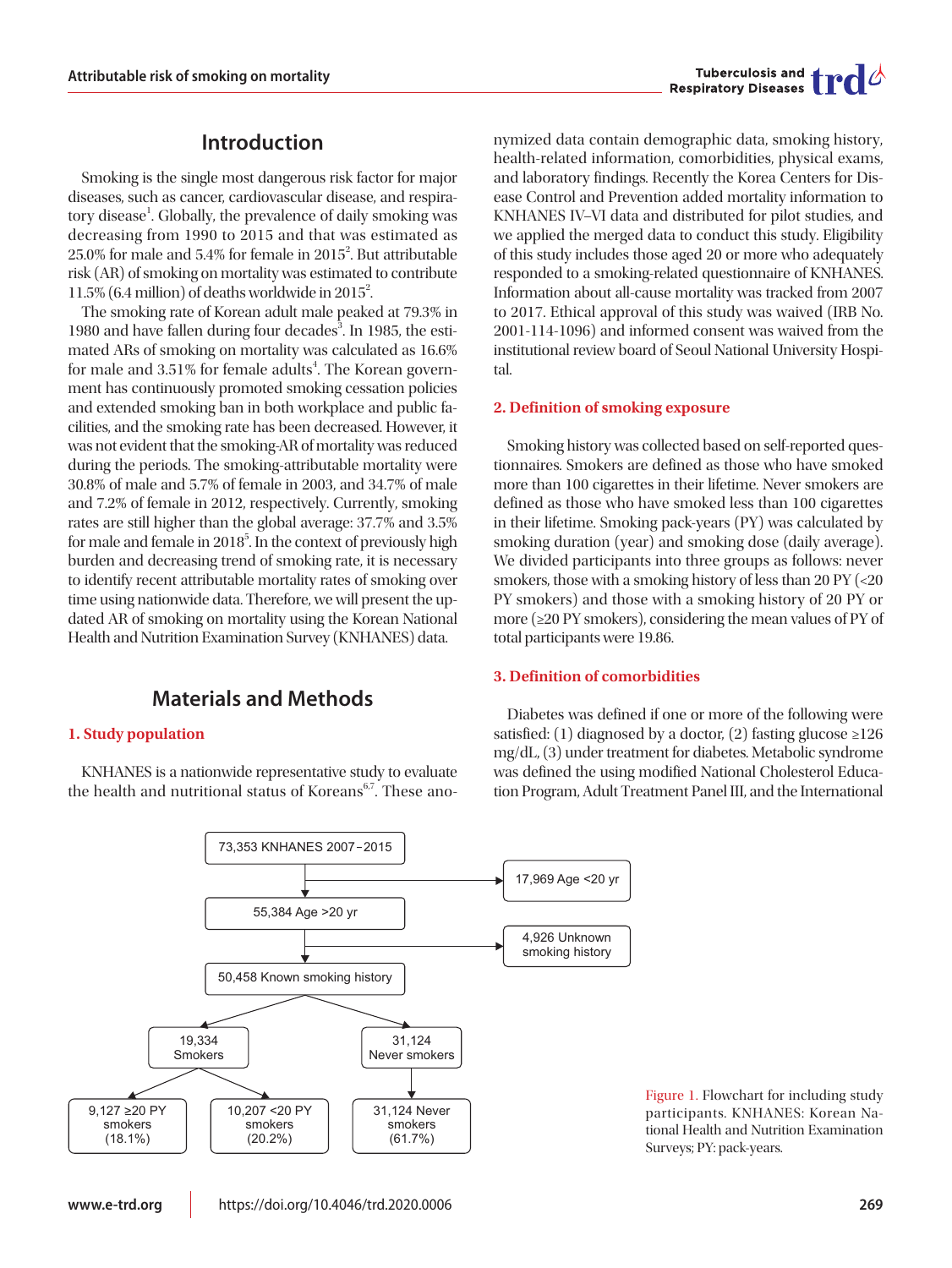|                            |                           |                                 | Male                        |         |            |                            |                         | Female                |           |  |
|----------------------------|---------------------------|---------------------------------|-----------------------------|---------|------------|----------------------------|-------------------------|-----------------------|-----------|--|
| Variable                   | $(n=4, 727)$<br><b>NS</b> | $(n=8, 081)$<br>$<20$ PY        | $(n=8,566)$<br>$\geq$ 20 PY | p-value | <b>GMD</b> | $(n=26, 397)$<br><b>NS</b> | $(n=2, 126)$<br>$20$ PY | $(n=561)$<br>$>20$ PY | p-value   |  |
| Age, yr                    | $46.6 \pm 17.5$           | $46.2 \pm 16.1$                 | $56.7 + 13.5$               | 0.001   | 0.458      | $50.8 + 16.3$              | $45.1 \pm 17.8$         | 54.9±18.1             | 0.001     |  |
| Weight, kg                 | $69.7 \pm 11.2$           | $70.2 \pm 11.2$                 | $68.2 \pm 10.9$             | 0.001   | 0.123      | $57.3 + 9.0$               | $57.8 \pm 10.6$         | $57.1 + 11.2$         | 0.030     |  |
| Height, cm                 | $169.9 + 7.1$             | 170.6±6.7                       | $168.3 + 6.4$               | 0.001   | 0.230      | $156.3+6.6$                | $157.8 + 6.9$           | $155.8 \pm 7.4$       | 0.001     |  |
| WC, cm                     | 84.0±9.1                  | 84.3±8.8                        | 85.6±8.8                    | 0.001   | 0.124      | $79.0 + 9.8$               | $78.6 \pm 10.8$         | $80.5 \pm 1.3$        | 0.001     |  |
| BMI, $\text{kg/m}^2$       | $24.1 + 3.2$              | $\pm 3.2$<br>24.1.              | $24.0 + 3.1$                | 0.273   | 0.016      | $23.5 + 3.5$               | $23.2 \pm 3.9$          | $23.5 + 4.1$          | $0.002\,$ |  |
| Smoking dose, PY           |                           | $8.8 + 5.6$                     | $37.2 \pm 18.5$             | 0.001   |            |                            | $4.9 + 4.7$             | $33.1 + 15.2$         | 0.001     |  |
| Alcohol intake             |                           |                                 |                             | 0.001   | 0.483      |                            |                         |                       | 10000     |  |
| Never drinker              | 11.2                      | $2.8\,$                         | 4.5                         |         |            | 21.9                       | $7.6\,$                 | $12.7\,$              |           |  |
| Former drinker             | 12.4                      | ΣĒ,                             | 14.0                        |         |            | 17.9                       | $18.2\,$                | $20.0\,$              |           |  |
| $\leq1/\text{wk}$          | 54.0                      | 50.3                            | 35.4                        |         |            | 52.6                       | 51.5                    | 39.4                  |           |  |
| $2-3/wk$                   | 16.9                      | 26.6                            | 24.8                        |         |            | $6.0\,$                    | 16.3                    | 16.8                  |           |  |
| $\geq 4/wk$                | $6.0\,$                   | $10.7\,$                        | 21.3                        |         |            | 1.6                        | 6.4                     | 11.2                  |           |  |
| Physical activity          |                           |                                 |                             | 0.001   | 0.169      |                            |                         |                       | 10010     |  |
| $\rm \stackrel{O}{\simeq}$ | 43.7                      | $42.7$                          | 53.3                        |         |            | 60.2                       | 61.9                    | 69.5                  |           |  |
| Medium or high             | 29.1                      | $\mathfrak{L}$<br>28            | $27.4\,$                    |         |            | $26.0\,$                   | $23.7\,$                | 21.4                  |           |  |
| Medium and high            | 27.2                      | 29.0                            | 19.3                        |         |            | 13.8                       | 14.3                    | 9.1                   |           |  |
| Education                  |                           |                                 |                             | 0.001   | 0.353      |                            |                         |                       | 1001      |  |
| Below middle school        | 13.4                      | $\mathbf{E}$<br>$\overline{12}$ | 27.0                        |         |            | 32.5                       | 26.0                    | 49.3                  |           |  |
| Middle school              | 9.3                       | 9.0                             | $16.1\,$                    |         |            | 10.4                       | 9.7                     | 10.6                  |           |  |
| High school                | 35.4                      | 38.1                            | 33.5                        |         |            | 30.6                       | 41.1                    | 27.2                  |           |  |
| Above high school          | 41.9                      | 40.4                            | 23.4                        |         |            | 26.6                       | 23.2                    | 13.0                  |           |  |
| Personal economic status   |                           |                                 |                             | 0.001   | 0.112      |                            |                         |                       | 0.001     |  |
| $\square$                  | 22.7                      | c,<br>$\mathbf{z}$              | 26.9                        |         |            | 23.4                       | 34.1                    | 40.1                  |           |  |
| 2Q                         | 23.2                      | 25.3                            | $25.7$                      |         |            | 25.1                       | 26.4                    | 27.7                  |           |  |
| $3Q$                       | 25.3                      | $25.5\,$                        | 25.0                        |         |            | 25.6                       | 21.4                    | 18.8                  |           |  |
| $4{\rm Q}$                 | 28.8                      | 26.3                            | 22.4                        |         |            | 25.9                       | 18.4                    | 13.5                  |           |  |
| Occupation                 |                           |                                 |                             | 0.001   | 0.105      |                            |                         |                       | 1001      |  |
| Employed                   | 72.4                      | $78.0\,$                        | 71.3                        |         |            | 47.7                       | 44.1                    | 45.4                  |           |  |
| Unemployed                 | 27.6                      | 22.0                            | $28.7\,$                    |         |            | 52.3                       | 55.9                    | 54.6                  |           |  |

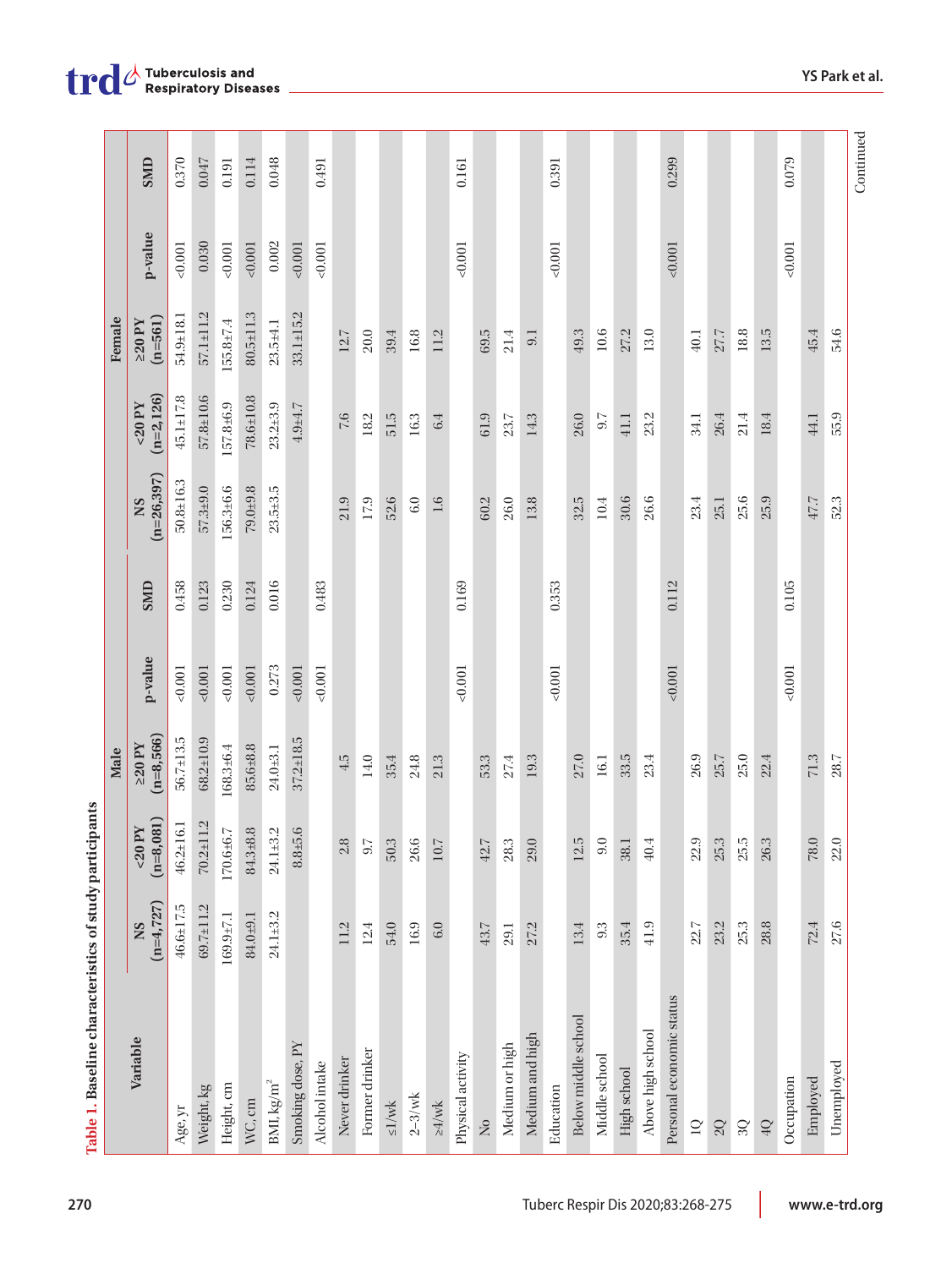|                                                                                                                                                                                                  |                |                                    | Male                    |          |            |                                       |         | Female                |         |       |
|--------------------------------------------------------------------------------------------------------------------------------------------------------------------------------------------------|----------------|------------------------------------|-------------------------|----------|------------|---------------------------------------|---------|-----------------------|---------|-------|
| Variable                                                                                                                                                                                         | NS             | $(n=4,727)$ $(n=8,081)$<br>$20$ PY | $(n=8,566)$<br>$220$ PY | p-value  | <b>GMD</b> | $(n=26,397)$ $(n=2,126)$<br><b>NS</b> | $20$ PY | $(n=561)$<br>$220$ PY | p-value | SMD   |
| Comorbidities                                                                                                                                                                                    |                |                                    |                         |          |            |                                       |         |                       |         |       |
| <b>Diabetes</b>                                                                                                                                                                                  | 19.3           | 19.7                               | 30.7                    | 0.001    | 0.241      | 19.3                                  | 19.7    | 27.1                  | 0.001   | 0.306 |
| Hypertension                                                                                                                                                                                     | 55.3           | 777                                | 64.7                    | $-0.001$ | 0.129      | 44.1                                  | 36.1    | 49.7                  | &0.001  | 0.199 |
| Metabolic syndrome                                                                                                                                                                               | 25.4           | 27.5                               | 39.3                    | 0.001    | 0.197      | 31.6                                  | 26.3    | 42.1                  | < 0.001 | 0.291 |
| COPD                                                                                                                                                                                             | 13.0           | 14.7                               | 29.4                    | 0.001    | 0.325      | $\overline{61}$                       | 9.7     | 16.7                  | 0.001   | 0.222 |
| Stroke                                                                                                                                                                                           | $\overline{0}$ | $\frac{1}{2}$                      | 3.9                     | 0.001    | 0.081      | 1.8                                   | 22      | 3.4                   | 0.003   | 0.081 |
| Malignancy*                                                                                                                                                                                      | 23             | $\mathbf{a}$                       | 4.4                     | $-0.001$ | 0.090      | 3.4                                   | 2.5     | 53                    | 0.001   | 0.112 |
| NS: never smoker; PY: pack-years; SMD: standardized mean difference; WC: waist circumference; BML body mass index; COPD: chronic obstructive pulmonary disease.<br>*Thyroid cancer was excluded. |                |                                    |                         |          |            |                                       |         |                       |         |       |

Diabetes Federation. Hypertension was defined if one or more of the following were satisfied: (1) diagnosed by a doctor, (2) under treatment of hypertension, (3) systolic blood pressure ≥130 mmHg, and (4) diastolic blood pressure ≥80 mm Hg.

#### **4. Statistical analysis**

We separately analyzed male and female because of the substantial difference in smoking rates between sex. First, we compared demographic characteristics, alcohol intake, physical activity, education, personal economic status, and occupation between groups by using the chi-square test and student t-test. The standardized mean difference (SMD) was also calculated. An SMD>0.1 is considered a significant difference<sup>8</sup>. Second, we applied mnps function in the twang R package to create inverse probability weight (IPW) based on propensity scores for three groups by using created using age, height, weight, alcohol intake, physical activity, education, personal economic status, occupation, diabetes, hypertension, metabolic syndrome, chronic obstructive pulmonary disease, stroke history, and cancer history. We applied IPW to compare the risk of comorbidities and mortality risk between groups as follows: Third, we compared the risk of comorbidities in the cross-sectional fashion and estimated odds ratios and 95% confidence intervals (CIs) by using multinomial log-linear models (nnet R package). Fourth, we conducted Kaplan-Meier log-rank tests between groups (IPWsurvival package of the R program). Fifth, we calculated the ARs of smoking on mortality. AR is explained by the difference between exposed and non-exposed groups and is conceptually calculated as follows:

#### AR=Ie–Iu

, where, *Ie* is incidence in exposed, *Iu* is incidence in unex $posed<sup>9</sup>$ . .

AR was calculated after adjustment with confounding variables using the attribrisk package of the R program. To investigate the change of the AR over time, the AR was analyzed separately by dividing the study period into the first half (2007–2010) and the second half (2011–2015). p<0.05 was considered statistically significant. All statistical analyses used R program (version 3.5.1).

#### **Results**

#### **1. Baseline characteristics**

The present study enrolled 73,353 participants (Figure 1). We excluded 22,895 subjects because of under 20 years old and unclear smoking history. Finally, 50,458 participants were included in this study. Among them, never smokers, <20 PY smokers, and ≥20 PY smokers were 61.7%, 20.2%, and 18.1%, respectively. There were significant differences in de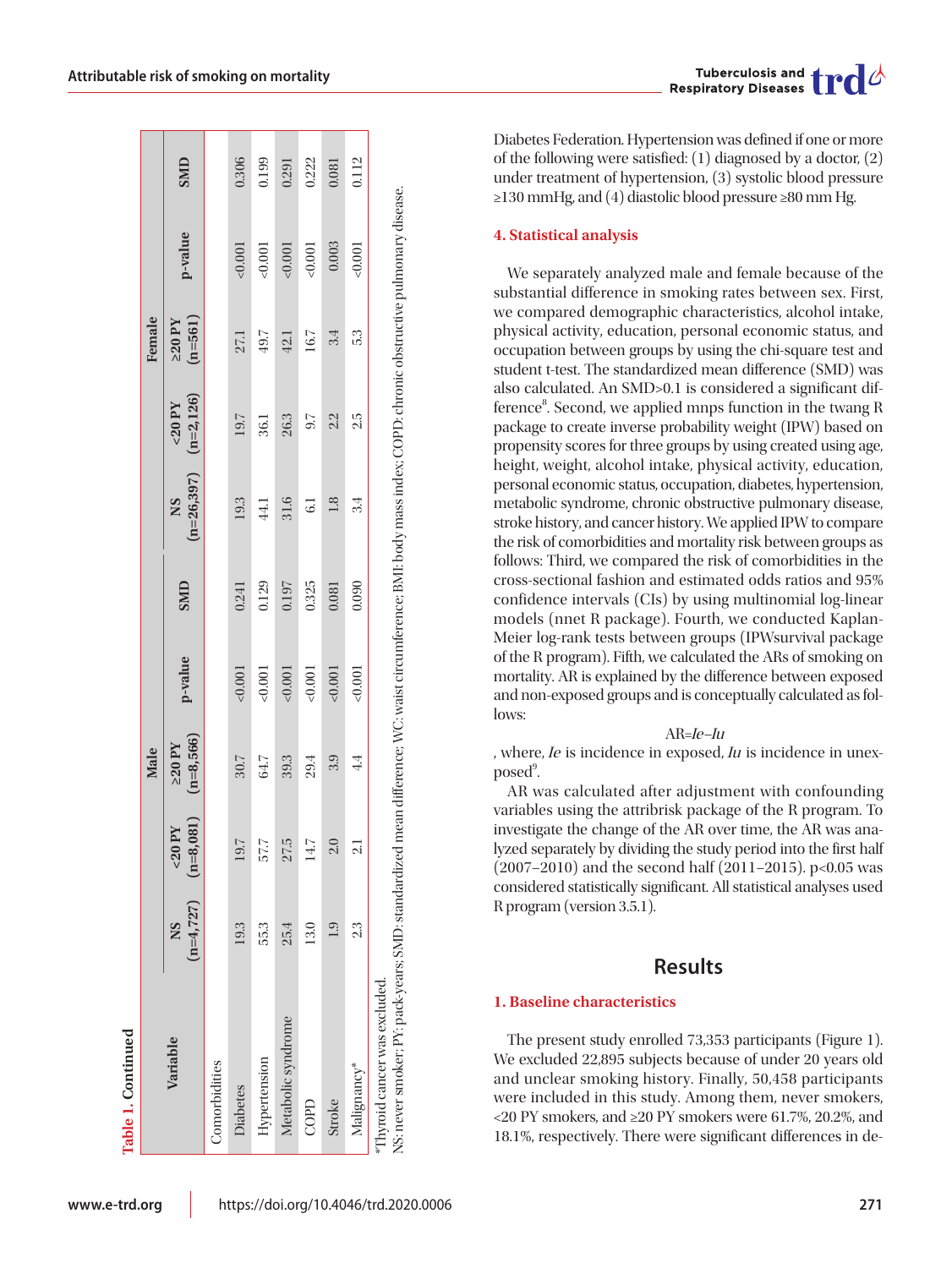mographic information except for body mass index, alcohol history, physical activity, education levels, and personal economic status between groups in both sexes (Table 1). Using mnps function in the twang R package, we applied IPW by using propensity score and confirmed that variables were well balanced between groups considering adjusted mean values (Supplementary Tables 1, 2).

#### **2. Comorbidities associated with smoking**

In male, ≥20 PY smokers had higher risk of having diabetes mellitus (odds ratio [OR], 1.29; 95% CI, 1.14–1.45), metabolic syndrome (OR, 1.54; 95% CI, 1.40–1.70), chronic obstructive pulmonary disease (OR, 2.26; 95% CI, 1.97–2.59), stroke (OR, 1.41; 95% CI, 1.1–1.81), angina (OR, 1.96; 95% CI, 1.43–2.68), chronic kidney disease (OR, 1.29; 95% CI, 1.05–1.59), and malignancy other than thyroid cancer (OR, 1.40; 95% CI, 1.12– 1.76) compared with never smokers. In male, <20 PY smokers had a higher risk of having metabolic syndrome (OR, 1.17;



95% CI, 1.06–1.29) and chronic obstructive pulmonary disease (OR, 1.37; 95% CI, 1.18–1.58) compared with male never smokers. In female, ≥20 PY smokers had higher risk of having diabetes mellitus (OR, 1.87; 95% CI, 1.46–2.41), metabolic syndrome (OR, 1.43; 95% CI, 1.13–1.81), chronic obstructive lung disease (OR, 2.40; 95% CI, 1.74–3.32), chronic kidney disease (OR, 1.71; 95% CI, 1.17–2.48), asthma (OR, 1.74; 95% CI, 1.23– 2.45), lung cancer (OR, 4.74; 95% CI, 1.06–21.25) compared with never smokers. In female, <20 PY smokers had higher risk of having chronic obstructive pulmonary disease (OR, 1.82; 95% CI, 1.46–1.95), stroke (OR, 1.42; 95% CI, 1.03–1.95), chronic kidney disease (OR, 1.32; 95% CI, 1.01–1.74) and asthma (OR, 1.62; 95% CI, 1.31–2.01) compared with female never smokers (Figure 2).

#### **3. Risk of all-cause mortality**

Both ≥20 PY smokers and <20 PY female smokers had higher all-cause mortality risk than never smokers in both sex by

> Figure 2. Risks of comorbidities according to smoking history. (A) Males. (B) Females. CI: confidence interval; PY: packyears.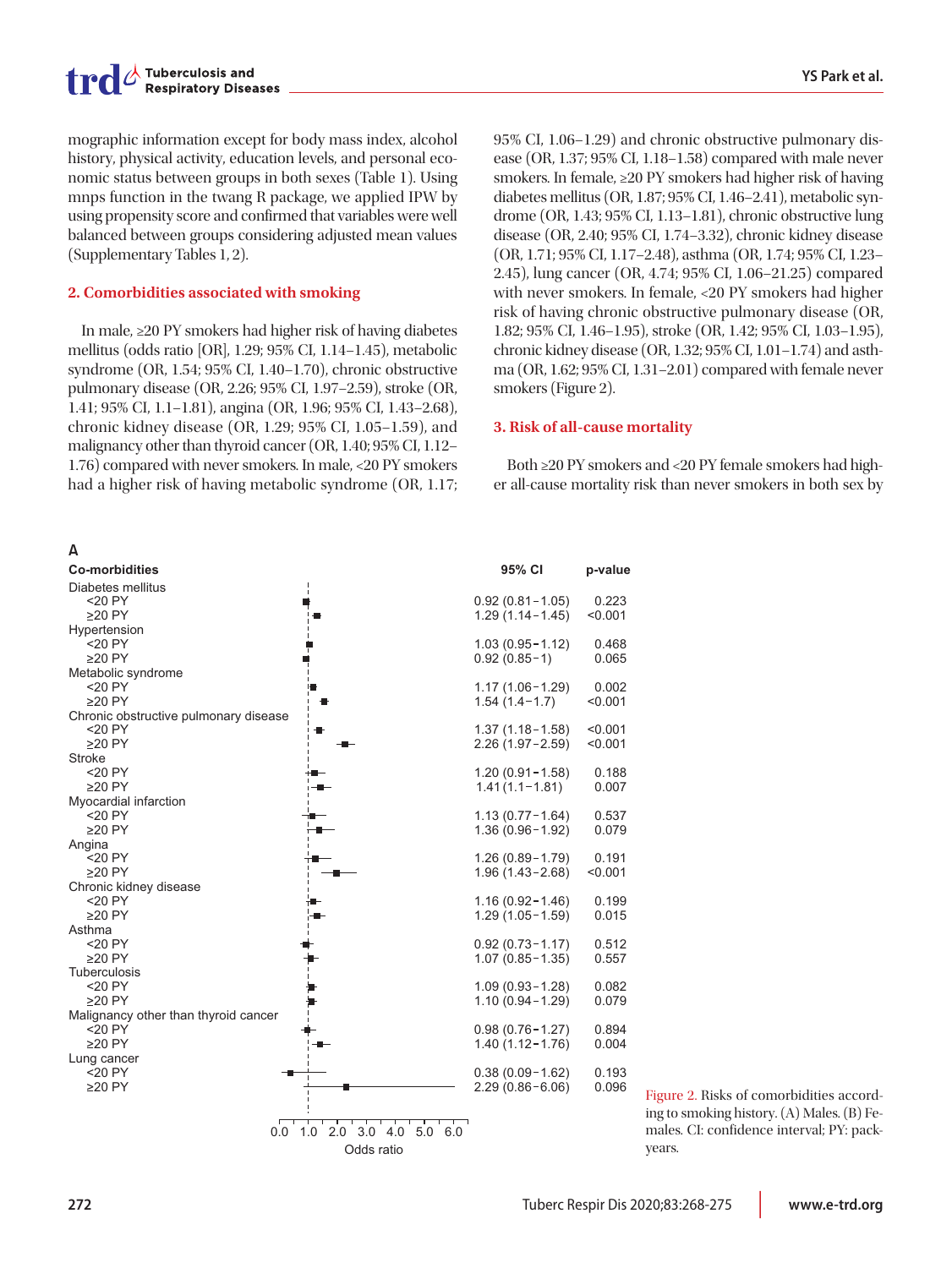**B**

| <b>Co-morbidities</b>                              | 95% CI                                                       | p-value        |
|----------------------------------------------------|--------------------------------------------------------------|----------------|
| Diabetes mellitus                                  |                                                              |                |
| $<$ 20 PY                                          | $1.17(0.99 - 1.4)$                                           | 0.067          |
| $\geq$ 20 PY                                       | $1.87(1.46 - 2.41)$                                          | < 0.001        |
| Hypertension                                       |                                                              |                |
| $<$ 20 PY                                          | $0.95(0.85 - 1.07)$                                          | 0.429          |
| $\geq$ 20 PY                                       | $0.90(0.73 - 1.1)$                                           | 0.298          |
| Metabolic syndrome                                 |                                                              |                |
| $<$ 20 PY                                          | $1.05(0.92 - 1.21)$                                          | 0.450          |
| $\geq$ 20 PY                                       | $1.43(1.13 - 1.81)$                                          | 0.003          |
| Chronic obstructive pulmonary disease<br>$<$ 20 PY |                                                              | < 0.001        |
| $\geq$ 20 PY                                       | $1.82(1.46 - 2.27)$<br>$2.40(1.74 - 3.32)$                   | < 0.001        |
| <b>Stroke</b>                                      |                                                              |                |
| $<$ 20 PY                                          | $1.42(1.03 - 1.95)$                                          | 0.032          |
| $\geq$ 20 PY                                       | $1.26(0.78-2.05)$                                            | 0.351          |
| Myocardial infarction                              |                                                              |                |
| $<$ 20 PY                                          | $0.85(0.43 - 1.68)$                                          | 0.636          |
| $\geq$ 20 PY                                       | $1.46(0.67 - 3.2)$                                           | 0.341          |
| Angina                                             |                                                              |                |
| <20 PY                                             | $0.79(0.52 - 1.19)$                                          | 0.255          |
| $\geq$ 20 PY                                       | $0.69(0.36 - 1.32)$                                          | 0.265          |
| Chronic kidney disease                             |                                                              |                |
| $<$ 20 PY                                          | $1.32(1.01 - 1.74)$                                          | 0.043          |
| $\geq$ 20 PY                                       | $1.71(1.17 - 2.48)$                                          | 0.005          |
| Asthma                                             |                                                              |                |
| $<$ 20 PY                                          | $1.62(1.31 - 2.01)$                                          | < 0.001        |
| $\geq$ 20 PY                                       | $1.74(1.23 - 2.45)$                                          | 0.002          |
| Tuberculosis<br><20 PY                             |                                                              |                |
| $\geq$ 20 PY                                       | $1.15(0.9 - 1.45)$<br>$0.73(0.44 - 1.2)$                     | 0.261<br>0.214 |
| Malignancy other than thyroid cancer               |                                                              |                |
| $<$ 20 PY                                          | $0.88(0.66 - 1.18)$                                          | 0.397          |
| $\geq$ 20 PY                                       | $1.43(0.97 - 2.11)$                                          | 0.075          |
| Lung cancer                                        |                                                              |                |
| $<$ 20 PY                                          |                                                              |                |
| $\geq$ 20 PY                                       | 4.74 (1.06-21.25)                                            | 0.042          |
|                                                    |                                                              |                |
|                                                    |                                                              |                |
| 1.5<br>3.0<br>4.5<br>0.0                           | 7.5<br>9.0<br>10.5 12.0 13.5 15.0 16.5 18.0 19.5 21.0<br>6.0 |                |
|                                                    | Odds ratio                                                   |                |
|                                                    |                                                              |                |

Figure 2. Continued.

using Kaplan-Meier analysis with IPW (log-rank tests p<0.01). Dose-response relationships were also observed (Figure 3).

#### **4. AR of smoking on mortality**

Compared to never smokers, ARs of smoking on mortality adjusted by IPW were 21.8% (95% CI, 5.7%–37.9%) in male and 9.0% (95% CI, 6.1%–12.0%) in female. To evaluate the trend of ARs over time, the study period was divided into 2007–2010 and 2011–2015. The ARs of smoking on mortality were decreased from 24.2% (95% CI, 8.9%–40.0%) to 19.5% (95% CI, –0.7% to 39.6%) in male and 9.5% (95% CI, 5.9%– 13.2%) to 4.1% (95% CI, –1.4% to 9.6%) in female (Figure 4).

### **Discussion**

Our study showed the smoking increased the risk of all-

cause mortality in a dose-response relationship. We also revealed the recent smoking-AR of mortality, with a decreasing trend, in South Korea. The advantages of this study include the following: First, we applied the nationwide representative KNAHNES database linked to mortality data. Second, IPW was used to control various confounders in the comparisons of mortality risk between smoking groups and in the estimation of attributable risk.

The overall risk of all-cause death from smoking was 21.8% in male and 9.0% in female during the study period. In other countries, A Scottish study reported the smoking rates of men and women were  $19\%$  and  $14\%$  respectively in  $2018^{10}$ , and a Chinese study presented those as 23.9% for men and 2.4% for women in  $2013<sup>11</sup>$ . Considering the smoking rates of male in Korea, our results can be estimated to be similar to other countries. However, the female AR of smoking on mortality varies across countries from 2.4% to 14%. The different ARs could be explained by the different female smoking rates of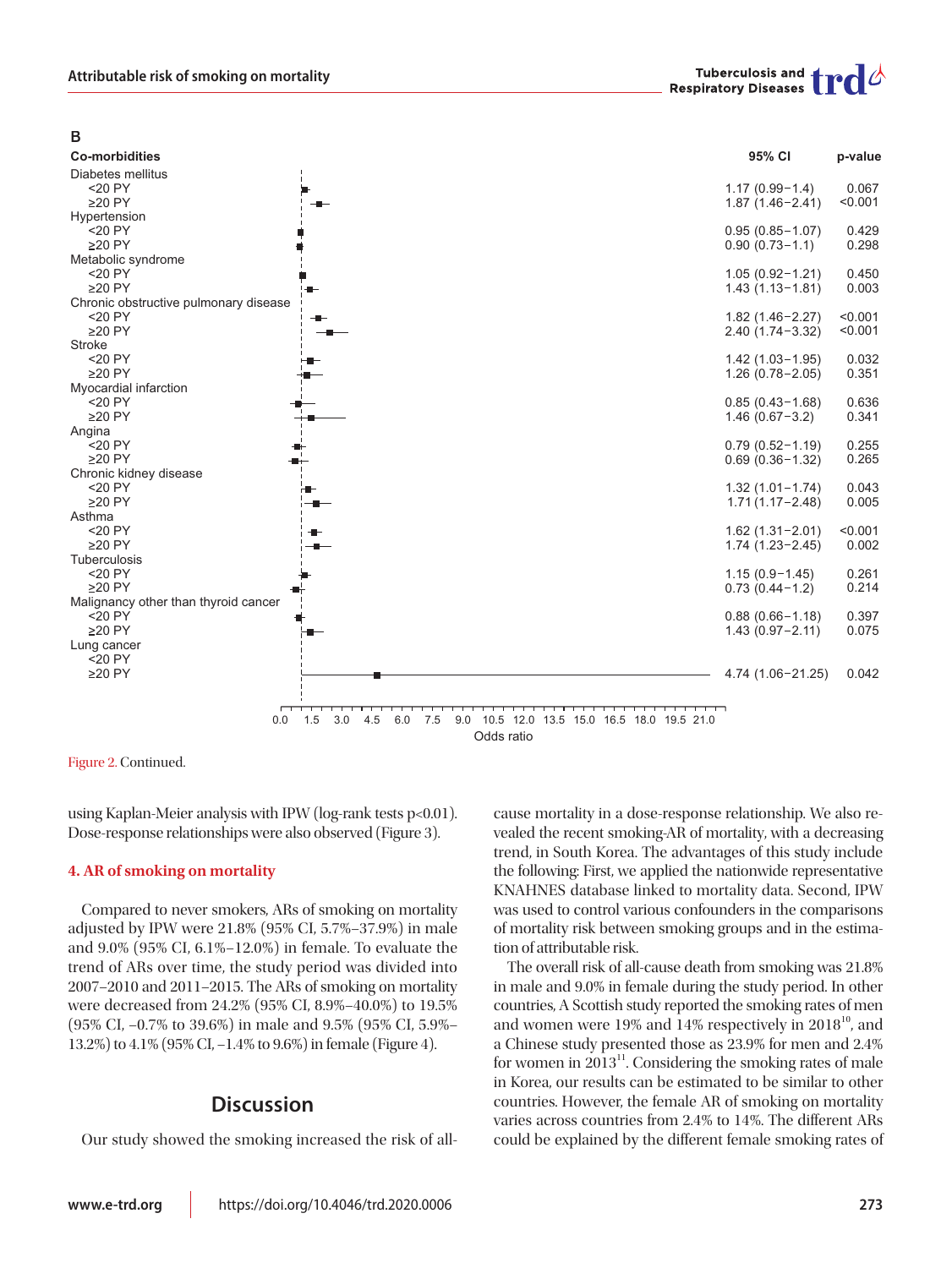



Figure 3. Risks of all-cause mortality according to smoking history. (A) Males. (B) Females.



Figure 4. Change of attributable risk of smoking on mortality.

countries. A higher smoking rates could lead to an increase in AR of smoking on mortality.

Table 2 shows the trend of ARs of smoking on mortality in the literature review. In male, AR of smoking was decreased from over 30% in the previous studies to 21.8% in our study. Unlike the trend of AR in male, that in female was increased from 3.51% to 9.0%. A different trend of smoking rate between genders could be responsible for the differences in the trends of AR between male and female. During the last four decades, men's smoking rate has continued being decreased but women's smoking rate has remained around 6%–7%. However, in our study, ARs of smoking on mortality were decreased between 2007–2010 and 2011–2015 in both male and female: from 24.2% to 19.5% and from 9.5% to 4.1%, respectively. Considering the results of previous studies, we could suggest that ARs of smoking on mortality have been decreased since around 2010 in both male and female. However, we admit the medical advances in the treatment of lung cancer including

| Table 2. Attributable risks of smoking on mortality in a |
|----------------------------------------------------------|
| literature review, including the current study           |

|        | $\mathbf{Meng}^4$ | Jee et al. <sup>13</sup><br>$(1985)$ $(1981-2003)$ | Jung et al. <sup>14</sup><br>(2012) | This study<br>$(2007 - 2015)$ |
|--------|-------------------|----------------------------------------------------|-------------------------------------|-------------------------------|
| Male   | 16.6              | 30.8                                               | 34.7                                | 21.8                          |
| Female | 3.51              | 5.7                                                | 7.2                                 | 9.0                           |

Values are presneted as percentage.

molecular targeted therapies $12$  which is responsible for substantial parts of smoking-related death, could also contribute on the reduced mortality during the study period.

The Korean government has continued to implement various anti-smoking policies at the national level. During the research period (2007–2015), the government abolished military duty-free tobacco (2009), did mandatory labeling of carcinogens on the case of cigarettes (2011), designated smoking cessation areas for public use facilities (2012), raised tobacco prices (2015). Also, efforts of non-government organizations and improvement in knowledge for health have led to widespread public concern about the harmful effects of tobacco smoking. As a result, smoking rates continue to decrease especially in male. Our positive results will add scientific evidence to support the efforts of governmental and non-governmental efforts for smoking cessation.

In conclusion, our study based on the Korean nationwide representative database demonstrated smoking increased the risk of all-cause mortality in a dose-response relationship and ARs of smoking on mortality were 21.8% in male and 9.0% in female during 2007–2015. Considering the results of previous studies, it could be suggested that ARs of smoking on mortality have been decreased since around 2010 in both male and female. Follow-up research will need to confirm the decreasing trend.